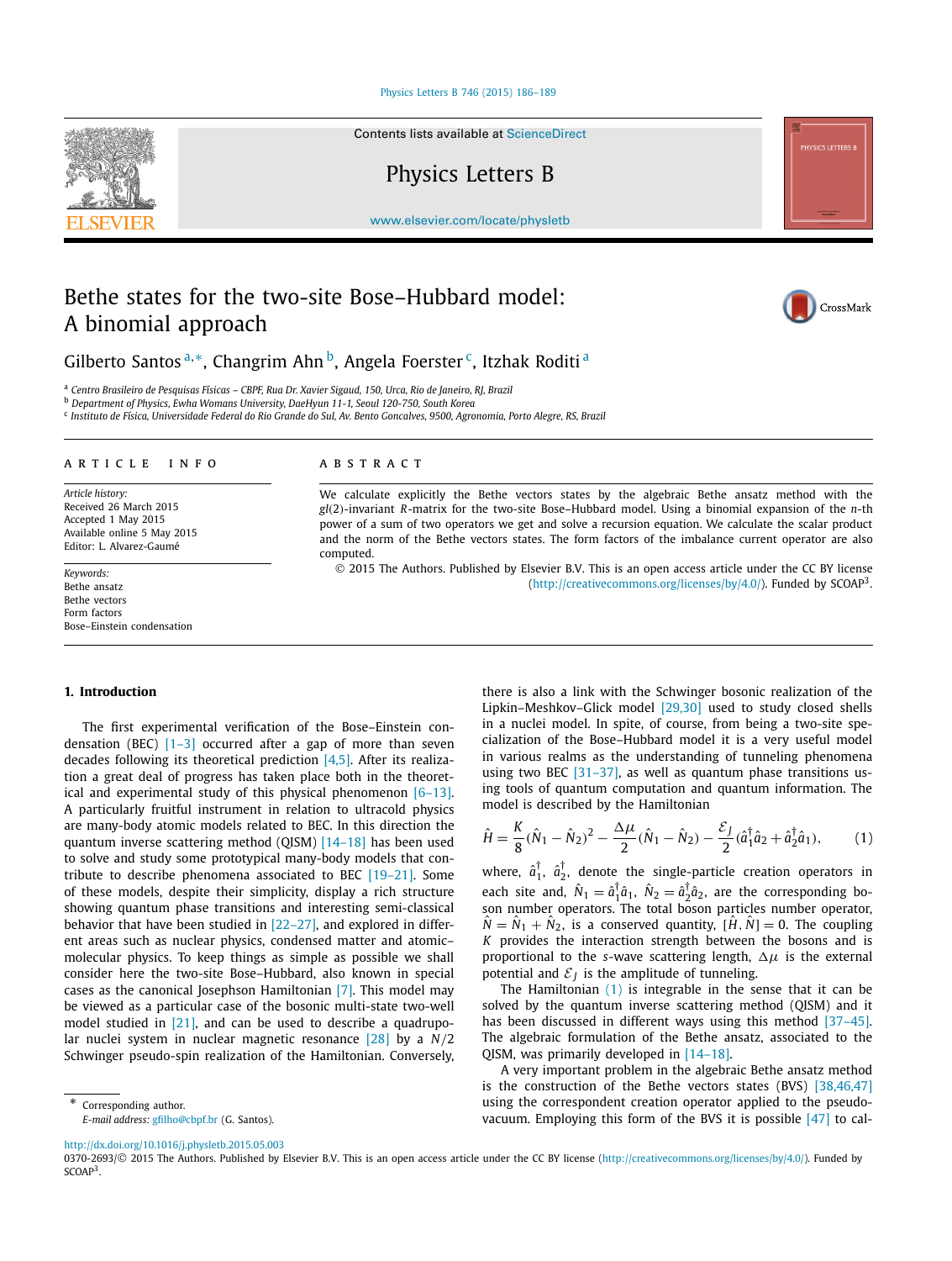<span id="page-1-0"></span>culate their scalar product and then use it to calculate important physical quantities as the form factors. Form factors are defined as the matrix entries of operators in the base of the eigenvectors of the Hamiltonian. Another important application is in the calculation of the average values of the operators as for example correlation operators. Applying this method, some physical quantities for the Hamiltonian [\(1\)](#page-0-0) were obtained in [\[38\].](#page-3-0) Recently, BVS have shown to be useful in fundamental issues of planar  $\mathcal{N} = 4$ super Yang–Mills (SYM) theory [\[48,49\]](#page-3-0) in the context of the integrability in the AdS/CFT correspondence [\[50\].](#page-3-0)

In the present work, we develop and use a new method to explicitly calculate the BVS and obtain the scalar product of two BVS for the two-site Bose–Hubbard model. Although we concentrate on this model the procedure is of general applicability. We use a Lax operator to construct a realization of the monodromy matrix and get an algebraic identity between the associated *C*-operator and the *D*-operator of the monodromy matrix (see next section) needed to calculate the BVS. We then use the binomial expansion for the *n*-th power of the sum of two operators: in a first step we will show that the binomial expansion can be written as a sum of permutations of the product of that operators or as a standard binomial expansion as in a commutative algebra plus a function of the commutator of these two operators; in a second step we write a recursion equation and give its solution. Next, we calculate the scalar product between one on-shell and one generic off-shell BVS, as well as the norm. As an application we obtain the form factors (non-normalized) for the imbalance current operator.

# **2. The algebraic Bethe ansatz method**

The spectrum of the Hamiltonian [\(1\)](#page-0-0) has appeared in different papers [\[37–40,42–45\]](#page-3-0) using this method. To fix notation we will shortly describe the algebraic Bethe ansatz method, see [\[39,40,51\]](#page-3-0) for more details. We begin with the *gl(*2*)*-invariant *R*-matrix, depending on the spectral parameter *u*,

$$
R(u) = \begin{pmatrix} 1 & 0 & 0 & 0 \\ 0 & b(u) & c(u) & 0 \\ 0 & c(u) & b(u) & 0 \\ 0 & 0 & 0 & 1 \end{pmatrix},
$$
 (2)

with  $b(u) = u/(u + \eta)$ ,  $c(u) = \eta/(u + \eta)$  and  $b(u) + c(u) = 1$ . Above, *η* is an arbitrary parameter, to be chosen later.

It is easy to check that *R(u)* satisfies the Yang–Baxter equation

$$
R_{12}(u-v)R_{13}(u)R_{23}(v) = R_{23}(v)R_{13}(u)R_{12}(u-v),
$$
\n(3)

where  $R_{ik}(u)$  denotes the matrix acting non-trivially on the *j*-th and the *k*-th spaces and as the identity on the remaining space.

Next we define the monodromy matrix  $\hat{T}(u)$ ,

$$
\hat{T}(u) = \begin{pmatrix} \hat{A}(u) & \hat{B}(u) \\ \hat{C}(u) & \hat{D}(u) \end{pmatrix},
$$
\n(4)

such that the Yang–Baxter algebra is satisfied

$$
R_{12}(u-v)\hat{T}_1(u)\hat{T}_2(v) = \hat{T}_2(v)\hat{T}_1(u)R_{12}(u-v).
$$
 (5)

To obtain a solution for the two-site Bose–Hubbard model [\(1\)](#page-0-0) we need to choose a realization for the monodromy matrix  $\pi(\hat{T}(u)) =$  $L(u)$ . In this construction, the Lax operator  $L(u)$  has to satisfy the algebra

$$
R_{12}(u-v)\hat{L}_1(u)\hat{L}_2(v) = \hat{L}_2(v)\hat{L}_1(u)R_{12}(u-v),
$$
\n(6)

where we use the standard notation.

Then, defining the transfer matrix, as usual, through

$$
\hat{t}(u) = \text{Tr}\,\pi(\hat{T}(u)) = \pi(\hat{A}(u) + \hat{D}(u)),\tag{7}
$$

it follows from (5) that the transfer matrix commutes for different values of the spectral parameter.

We are using the well-known [\[19\]](#page-3-0) Lax operator, solution of Eq. (6),

$$
\hat{L}_i(u) = \begin{pmatrix} u\hat{I} + \eta \hat{N}_i & \hat{a}_i \\ \hat{a}_i^{\dagger} & \eta^{-1} \hat{I} \end{pmatrix} \qquad i = 1, 2, \tag{8}
$$

for the boson operators  $\hat{a}_i^{\dagger}$ ,  $\hat{a}_i$ , and  $\hat{N}_i$ . These operators obey the standard canonical boson commutation rules.

Using the co-multiplication property of the Lax operators (8) we get the following realization for the monodromy matrix,

$$
\pi(\hat{T}(u)) = \hat{L}_1(u+\omega)\hat{L}_2(u-\omega),\tag{9}
$$

whose entries are,

$$
\pi(\hat{A}(u)) = (u^2 - \omega^2)\hat{I} + \eta u\hat{N} \n+ \eta^2 \hat{N}_1 \hat{N}_2 - \eta \omega (\hat{N}_1 - \hat{N}_2) + \hat{a}_2^{\dagger} \hat{a}_1,
$$
\n(10)

$$
\pi(\hat{B}(u)) = (u + \omega + \eta \hat{N}_1)\hat{a}_2 + \eta^{-1}\hat{a}_1,
$$
\n(11)

$$
\pi(\hat{C}(u)) = (u - \omega + \eta \hat{N}_2)\hat{a}_1^\dagger + \eta^{-1}\hat{a}_2^\dagger,\tag{12}
$$

$$
\pi(\hat{D}(u)) = \hat{a}_1^{\dagger} \hat{a}_2 + \eta^{-2} \hat{I}.
$$
\n(13)

Hereafter we will use the same symbol for the operators and its respective realization, so we define  $\pi(\hat{O}(u)) \equiv \hat{O}(u)$  for any operator in the entries of the monodromy matrix (4).

The parameters of the Hamiltonian [\(1\)](#page-0-0) are all real numbers, *K*,  $\Delta \mu$ ,  $\mathcal{E}_J \in \mathbb{R}$ . The parameters in the operators (10), (11), (12), (13) can be complex numbers,  $u, \eta, \omega \in \mathbb{C}$ , but in this case the transfer matrix is not Hermitian. We will only consider the Hermitian case.

We can apply the algebraic Bethe ansatz method, using the Fock vacuum as the pseudo-vacuum  $|0\rangle = |0\rangle_1 \otimes |0\rangle_2$ , to find the BAE,

$$
\eta^{2}(v_{i}^{2} - \omega^{2}) = \prod_{j \neq i}^{N} \frac{v_{i} - v_{j} - \eta}{v_{i} - v_{j} + \eta}, \quad i, j = 1, ..., N.
$$
 (14)

#### **3. Bethe vectors states**

In the algebraic Bethe ansatz method, the BVS are constructed by the application of the  $\hat{C}$ -operator to the pseudo-vacuum  $|0\rangle$ ,

$$
|\Psi\rangle = \prod_{j=1}^{N} \hat{C}(v_j) |0\rangle, \qquad (15)
$$

where the  $\{v_j\}_1^N$  are solutions of the BAE (14).

Using the  $\hat{D}$ -operator (13) we can write the  $\hat{C}$ -operator (12) as

$$
\hat{C}(v_j) = f_j \hat{a}_1^\dagger + \hat{\mathcal{D}},\tag{16}
$$

where

$$
f_j \equiv v_j - \omega,\tag{17}
$$

and

$$
\hat{\mathcal{D}} \equiv \eta \; \hat{a}_2^{\dagger} \hat{D} = \eta \; \hat{a}_1^{\dagger} \hat{N}_2 + \hat{a}_2^{\dagger} \; \eta^{-1}.
$$
\n(18)

Now we can write the BVS in the product form as

$$
|\Psi\rangle = \prod_{j=1}^{N} [f_j \hat{a}_1^{\dagger} + \hat{\mathcal{D}}] |0\rangle, \qquad (19)
$$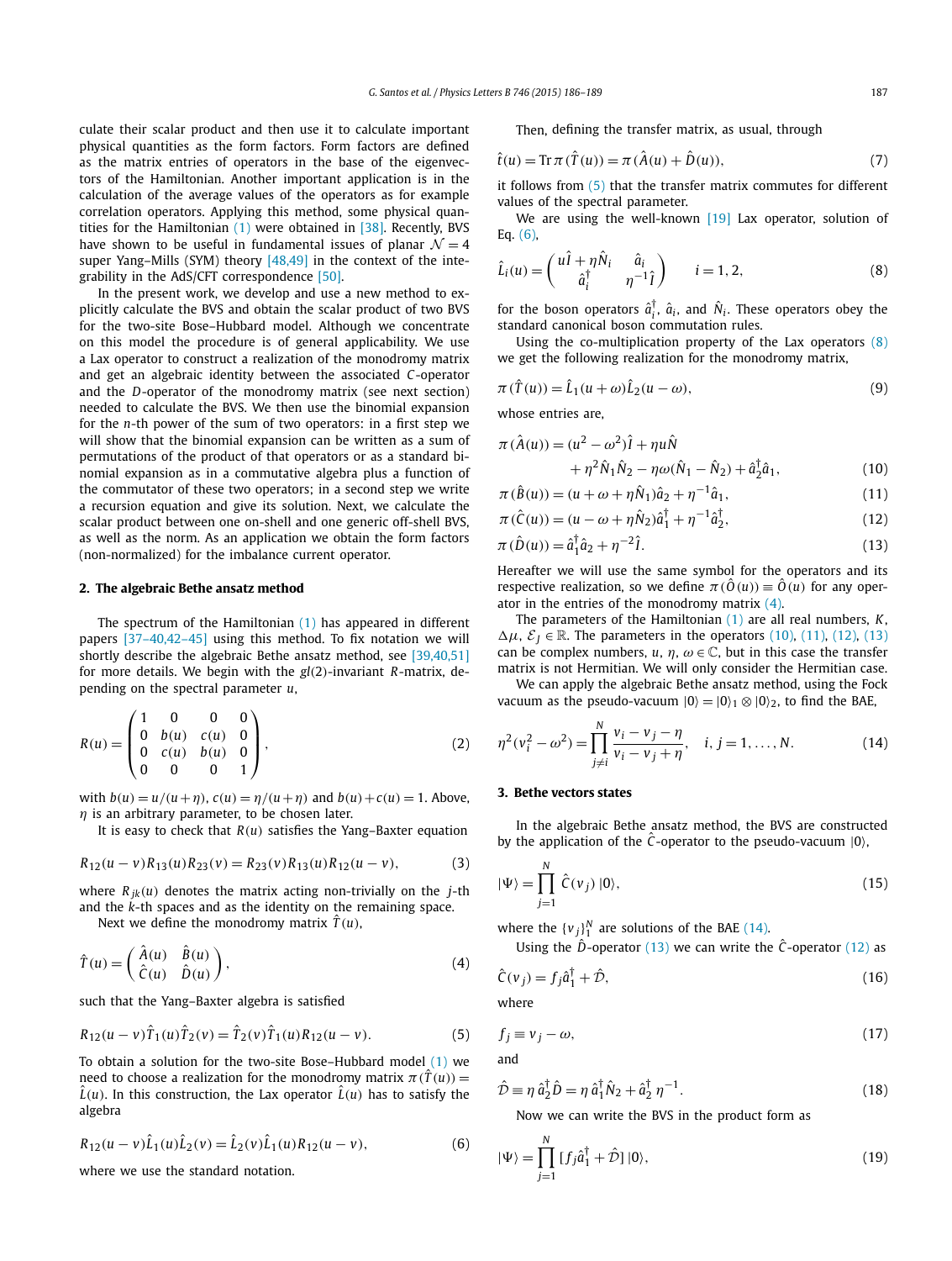or in the summation form as

$$
|\Psi\rangle = \sum_{n=0}^{N} \mathcal{F}_n (\hat{a}_1^{\dagger})^{N-n} \hat{\mathcal{D}}^n |0\rangle, \qquad (20)
$$

with the identification

$$
\mathcal{F}_0 = \prod_{j=1}^N f_j, \quad \mathcal{F}_N = \sum_{\substack{j_1, j_2, \dots, j_N = 1 \\ (j_1 > j_2 > \dots > j_N)}}^N \frac{\mathcal{F}_0}{f_{j_1} f_{j_2} \dots f_{j_N}}.
$$
(21)

To explicitly write the BVS [\(19\)](#page-1-0) or (20) we need to expand the powers of the  $\hat{\mathcal{D}}$ -operator [\(18\).](#page-1-0) We thus consider the following *n*-th power binomial expansion for any two operators  $\hat{X}$  and  $\hat{Y}$ , with  $n \geq 2$ , proved by induction,

$$
(\hat{X} + \hat{Y})^n = \sum_{j=0}^n \sum_{\alpha=1}^{\frac{n!}{j!(n-j)!}} \hat{P}_{\alpha}(\hat{X}^j \hat{Y}^{n-j})
$$
  
= 
$$
\sum_{j=0}^n {n \choose j} \hat{X}^{n-j} \hat{Y}^j + \mathfrak{f}([\hat{X}, \hat{Y}]),
$$
 (22)

with

II – For  $n = 3$ :

$$
\binom{n}{j} = \frac{n!}{j!(n-j)!},\tag{23}
$$

where the  $\hat{P}_{\alpha}$ -operator stand for the set of all permutations of the  $\hat{X}$  and  $\hat{Y}$  operators, not respecting the commutation rule between them, and  $f([\hat{X}, \hat{Y}]$  is a function of that commutation rule. Below we show  $f([\hat{X}, \hat{Y}])$  for two values of *n*:

$$
I - For n = 2:
$$
  
\n
$$
\mathfrak{f}([\hat{X}, \hat{Y}]) = [\hat{Y}, \hat{X}].
$$
\n(24)

$$
\mathfrak{f}([\hat{X}, \hat{Y}]) = [\hat{Y}, \hat{X}^2] + [\hat{Y}^2, \hat{X}] + [\hat{X}\hat{Y}, \hat{X}] + [\hat{Y}, \hat{X}\hat{Y}].
$$
 (25)

If the operators commute,  $f(\hat{X}, \hat{Y}) = 0$ , we clearly get the standard commutative binomial formula. In this case the *n*-th power of the  $\hat{D}$ -operator [\(13\)](#page-1-0) is given by

$$
\hat{D}^n = \sum_{j=0}^n \binom{n}{j} (\hat{a}_1^\dagger \hat{a}_2)^{n-j} \eta^{-2j}.
$$
\n(26)

The *n*-th power of the  $\hat{D}$ -operator (26) is acting in the pseudovacuum as

$$
\hat{D}^n \left| 0 \right\rangle = \eta^{-2n} \left| 0 \right\rangle. \tag{27}
$$

Redefining the  $\hat{\mathcal{D}}$ -operator [\(18\)](#page-1-0) as

*n*!

$$
\hat{\mathcal{D}} = \hat{X} + \hat{Y},\tag{28}
$$

with

$$
\hat{X} = \eta \hat{a}_1^{\dagger} \hat{N}_2, \quad \hat{Y} = \eta^{-1} \hat{a}_2^{\dagger}, \tag{29}
$$

we get the binomial expansion of the  $\hat{\mathcal{D}}$ -operator [\(18\)](#page-1-0) for the *n*-th power,

$$
\hat{\mathcal{D}}^{n} = \sum_{j=0}^{n} \sum_{\alpha=1}^{\overline{j!(n-j)!}} \hat{P}_{\alpha}(\hat{X}^{j} \hat{Y}^{n-j}).
$$
\n(30)

Applying the *n*-th power of the  $\hat{\mathcal{D}}$ -operator (30) to the pseudovacuum we get

$$
\hat{\mathcal{D}}^n = \sum_{j=0}^n C_{n,j} |j\rangle_1 \otimes |n-j\rangle_2, \tag{31}
$$

where the coefficients  $C_{n,j}$  satisfies the recursion equation

$$
C_{n+1,j} = \eta \sqrt{j} (n+1-j) C_{n,j-1} + \eta^{-1} \sqrt{n+1-j} C_{n,j}, \qquad (32)
$$

with the condition  $C_{j,j} = 0$ . The solution of the recursion equation (32) is

$$
C_{n,j} = \eta^{2j-n} \sqrt{\frac{j!}{(n-j)!}} \sum_{l=0}^{n-j} (-1)^{n+l-j} l^n \binom{n-j}{l}.
$$
 (33)

Finally, using the binomial expansion of the  $\hat{\mathcal{D}}$ -operator (31) we can write the BVS [\(19\)](#page-1-0) as

$$
|\Psi\rangle = \mathcal{F}_0 \sqrt{N!} |N\rangle_1 \otimes |0\rangle_2
$$
  
+ 
$$
\sum_{n=1}^{N} \sum_{j=0}^{n} \mathcal{F}_n C_{n,j} \sqrt{\frac{(N-n+j)!}{j!}}
$$
  
× 
$$
|N-n+j\rangle_1 \otimes |n-j\rangle_2.
$$
 (34)

The scalar product between one on-shell and one generic offshell BVS (34),  $|\Psi\rangle$  and  $|\tilde{\Psi}\rangle$ , with the set of solutions of the BAE  $(14)$   $\{v_j\}_1^N$  and the generic set  $\{\tilde{v}_j\}_1^N$  [\[52\],](#page-3-0) is

$$
\langle \tilde{\Psi} | \Psi \rangle = N! \, \tilde{\mathcal{F}}_0^* \, \mathcal{F}_0
$$
\n
$$
+ \sum_{r,n=1}^N \sum_{j=0}^n \tilde{\mathcal{F}}_r^* \, \mathcal{F}_n \, C_{r,r-n+j} \, C_{n,j}
$$
\n
$$
\times \frac{(N-n+j)!}{\sqrt{j!(r-n+j)!}}.
$$
\n(35)

From the scalar product  $(35)$  we can write the norm of the BVS (34),

$$
\langle \Psi | \Psi \rangle = N! \, |\mathcal{F}_0|^2 + \sum_{r,n=1}^N \sum_{j=0}^n \mathcal{F}_r^* \, \mathcal{F}_n \, C_{r,r-n+j} \, C_{n,j} \\
\times \frac{(N-n+j)!}{\sqrt{j!(r-n+j)!}}.
$$
\n(36)

Because the total number of atoms is a conserved quantity all the BVS  $(34)$  are eigenfunctions of the  $\hat{N}$ -operator with the same eigenvalue *N*, and so they are degenerate states for this operator. As  $\hat{N}_1$  and  $\hat{N}_2$  are not conserved quantities the BVS are not eigenfunction of these operators but we can still write the form factors of these operators using the BVS (34). For instance, the non-normalized form factors of the imbalance current between the two BEC is written as

$$
\langle \tilde{\Psi} | \frac{\hat{N}_1 - \hat{N}_2}{N} | \Psi \rangle = N! \tilde{\mathcal{F}}_0^* \mathcal{F}_0 + \sum_{r,n=1}^N \sum_{j=0}^n \tilde{\mathcal{F}}_r^* \mathcal{F}_n
$$

$$
\times C_{r,r-n+j} C_{n,j} \left[ 1 - \frac{2(n-j)}{N} \right]
$$

$$
\times \frac{(N-n+j)!}{\sqrt{j!(r-n+j)!}}.
$$
(37)